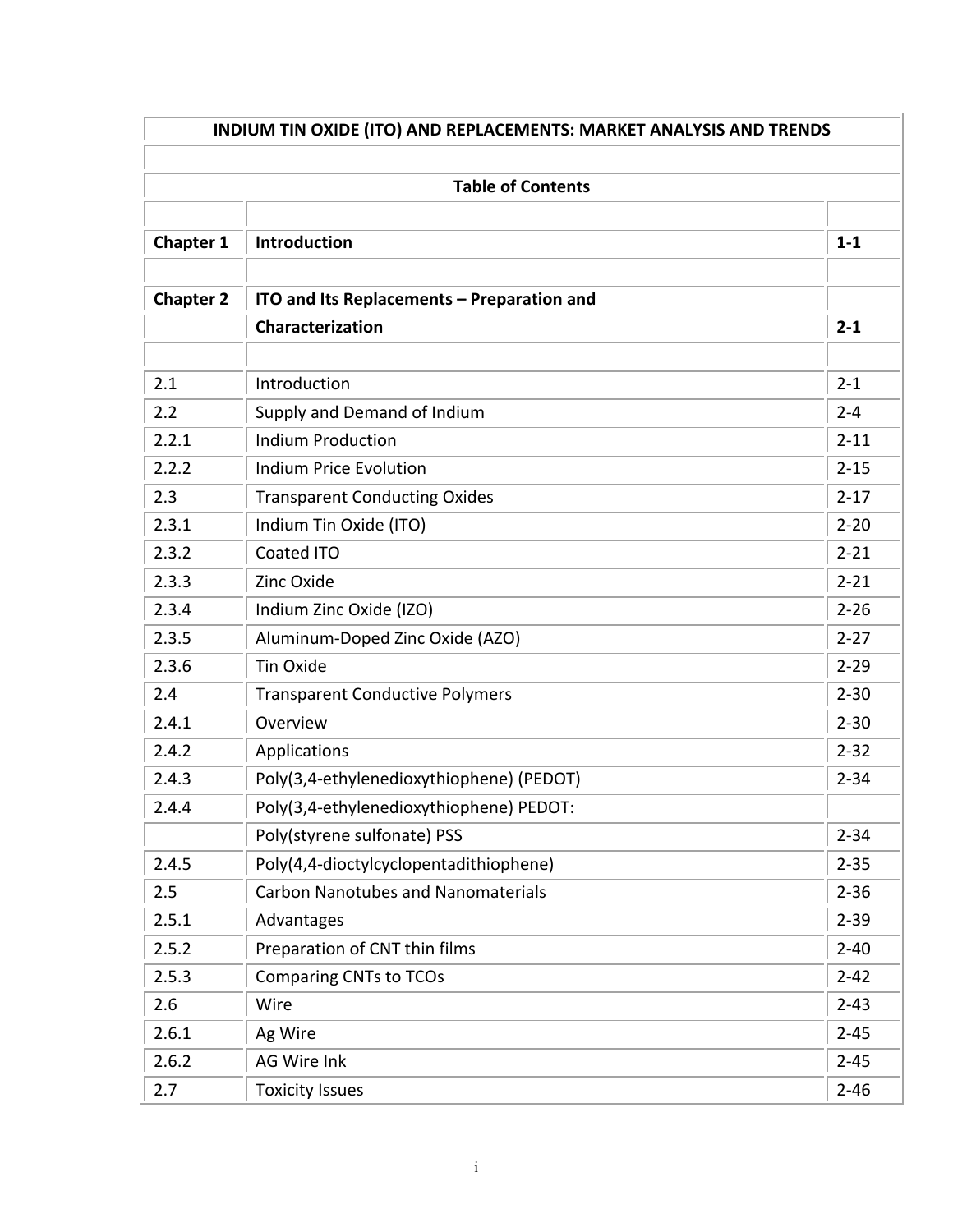| <b>Chapter 3</b> | <b>Deposition Methods And Equipment</b> | $3 - 1$  |
|------------------|-----------------------------------------|----------|
|                  |                                         |          |
| 3.1              | Introduction                            | $3 - 1$  |
| 3.2              | <b>PVD</b>                              | $3 - 13$ |
| 3.3              | Laser ablation                          | $3 - 14$ |
| 3.4              | <b>Electric-arc Discharge</b>           | $3 - 15$ |
| 3.5              | <b>CVD</b>                              | $3 - 16$ |
| 3.6              | <b>MOCVD</b>                            | $3 - 20$ |
| 3.7              | <b>Spray Pyrolysis</b>                  | $3 - 21$ |
| 3.8              | <b>Pulsed Laser Deposition</b>          | $3 - 22$ |
| 3.9              | <b>Reactive PVD</b>                     | $3 - 24$ |
| 3.10             | Inkjet                                  | $3 - 24$ |
|                  |                                         |          |
| <b>Chapter 4</b> | <b>Applications</b>                     | $4 - 1$  |
|                  |                                         |          |
| 4.1              | Introduction                            | $4 - 1$  |
| 4.2              | <b>Flexible Displays</b>                | $4 - 1$  |
| 4.2.1            | <b>ITO-Coated Plastic</b>               | $4 - 2$  |
| 4.2.2            | <b>Flexible Alternatives to Plastic</b> | $4 - 4$  |
| 4.2.3            | E-Paper and ITO Alternatives            | $4 - 5$  |
| 4.3              | <b>Flat-Panel Displays</b>              | $4 - 9$  |
| 4.3.1            | <b>LCD Displays</b>                     | $4 - 9$  |
| 4.3.2            | Plasma Displays                         | $4 - 11$ |
| 4.3.3            | <b>OLED Displays</b>                    | $4 - 13$ |
| 4.4              | Lighting                                | $4 - 16$ |
| 4.4.1            | OLED Lighting and ITO                   | $4 - 16$ |
| 4.4.2            | <b>EL Lighting</b>                      | $4 - 19$ |
| 4.5              | Photovoltaics                           | $4 - 20$ |
| 4.5.1            | Thin-Film Silicon PV                    | $4 - 24$ |
| 4.5.2            | Crystalline PV                          | $4 - 28$ |
| 4.5.3            | Organic PV                              | $4 - 29$ |
| 4.6              | <b>Touch-Screen Displays</b>            | $4 - 30$ |
| 4.6.1            | <b>ITO and Resistive Touch Screens</b>  | $4 - 30$ |
| 4.6.2            | ITO and Capacitive Touch Screens        | $4 - 33$ |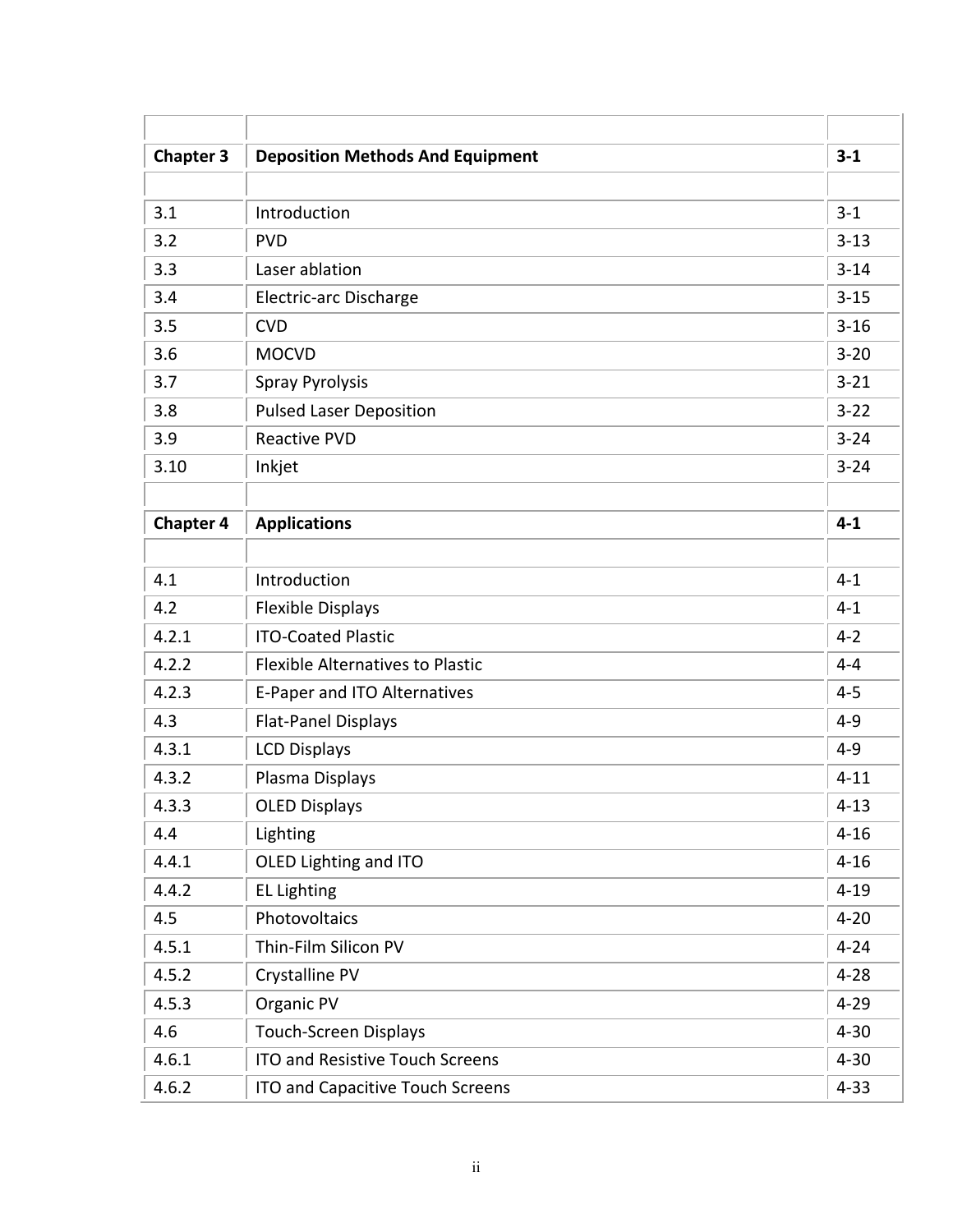| <b>Chapter 5</b> | <b>Market Forecast</b>                                        | $5-1$    |
|------------------|---------------------------------------------------------------|----------|
|                  |                                                               |          |
| 5.1              | Introduction                                                  | $5 - 1$  |
| 5.2              | <b>Driving Forces</b>                                         | $5 - 2$  |
| 5.3              | <b>Forecasts by Application</b>                               | $5 - 3$  |
| 5.3.1            | <b>Flexible Displays</b>                                      | $5-9$    |
| 5.3.2            | <b>Flat-Panel Displays</b>                                    | $5 - 12$ |
| 5.3.3            | Lighting                                                      | $5 - 14$ |
| 5.3.4            | Photovoltaics                                                 | $5 - 17$ |
| 5.3.5            | <b>Touch-Screen Displays</b>                                  | $5 - 19$ |
|                  |                                                               |          |
| <b>Appendix</b>  |                                                               |          |
|                  |                                                               |          |
|                  | <b>List of Tables</b>                                         |          |
|                  |                                                               |          |
| 2.1              | Indium: World Refinery Production, Reserves and Reserve Base  | $2 - 13$ |
| 2.2              | <b>Properties of Conductive Oxides</b>                        | $2 - 28$ |
| 2.3              | <b>Properties of Conductive Polymers</b>                      | $2 - 31$ |
| 2.4              | Properties of Silver Electrode Materials                      | $2 - 45$ |
| 3.1              | Results of Various TCO Deposition Methods                     | $3 - 2$  |
| 5.1              | Forecast of ITO Films and Substitutes                         | $5-6$    |
| 5.2              | Forecast of Transparent Electrodes For Flexible Displays      | $5 - 10$ |
| 5.3              | Forecast of Transparent Electrodes For Flat Panel Displays    | $5 - 13$ |
| 5.4              | Forecast of Transparent Electrodes For Lighting               | $5 - 16$ |
| 5.5              | Forecast of Transparent Electrodes For Photovoltaics          | $5 - 18$ |
| 5.6              | Forecast of Transparent Electrodes For Touch- Screen Displays | $5 - 20$ |
| A.1              | Forecast of Transparent Electrodes By Area and Weight         | $A-1$    |
| A.2              | Forecast of Transparent Electrodes By Revenue                 | $A-3$    |
|                  |                                                               |          |
|                  | <b>List of Figures</b>                                        |          |
|                  |                                                               |          |
| 2.1              | Price of Indium                                               | $2 - 16$ |
| 2.2              | Properties of ITO/AZO Structure                               | $2 - 26$ |
| 2.3              | Panel Structure of Electronic Paper                           | $2 - 33$ |